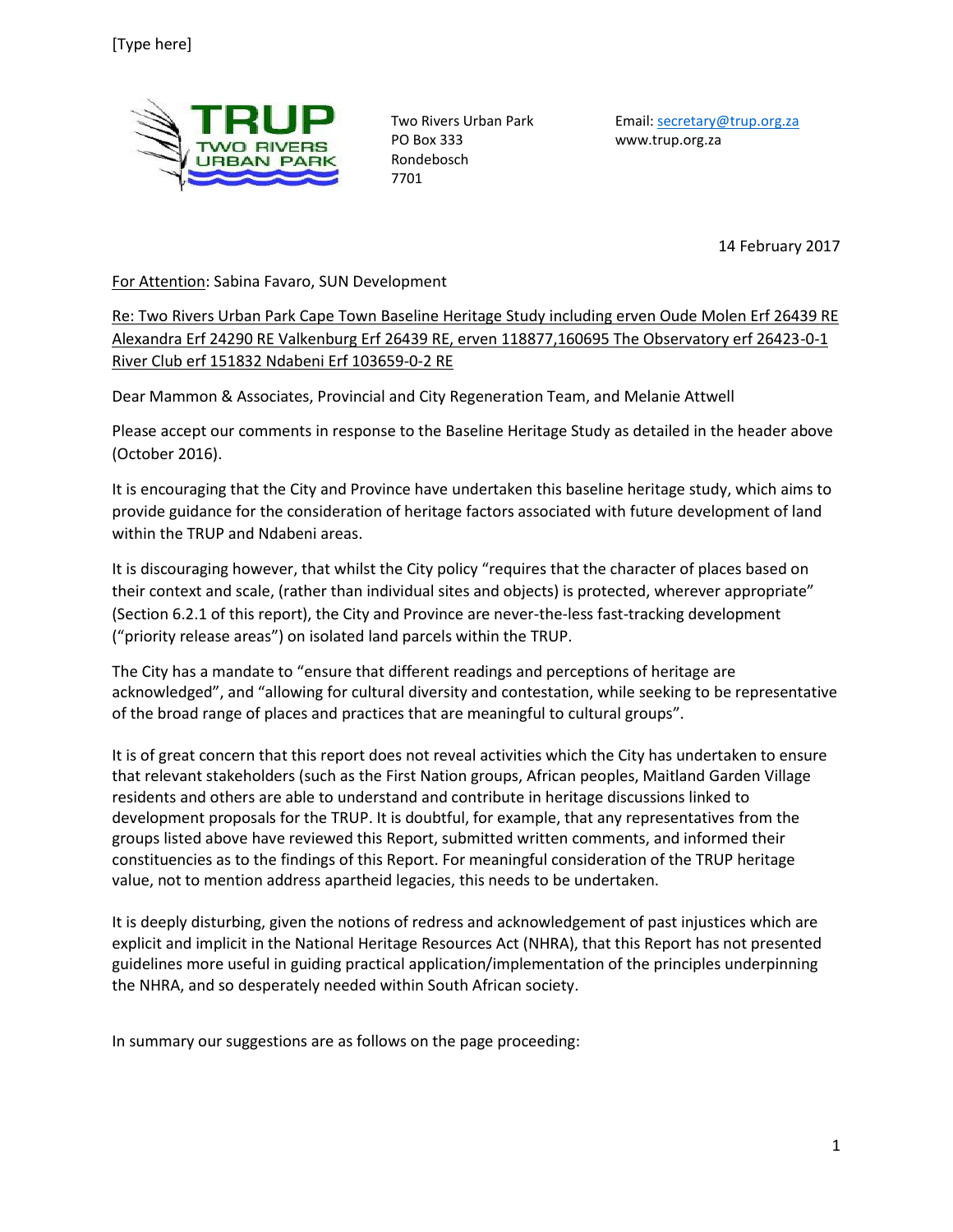Comments from the Two Rivers Urban Park Association on the Heritage Baseline Study compiled by Melanie Attwell, October 2016:

### **1. The Heart of the National Heritage Resources Act**

• The Executive Summary be written in a language style that is accessible for public consideration, and workshopped in an appropriate manner with the relevant stakeholders.

### **2. Errors and Clarity of Reporting**

- The heritage report must refer to the geographic area corrected: the TRUP plus Ndabeni Triangle.
- The Report cannot conclude that it will assist in the planning process. This sentence should be revised, to more accurately reflect the truth, perhaps that "it is hoped that this report will assist the planning process." Similarly, "it is hoped that the TRUP development will assist in overcoming legacies"
- Revised description of public participation linked to development in the TRUP, reflecting that Provincial and City authorities have not undertaken to engage in an open and transparent manner.
- Report revised to disclose that stakeholders connected to the historical legacies linked to the TRUP have not yet meaningfully engaged in the heritage-related discussions.
- The Summary of TRUP heritage engagement process must indicate that neither the Khoisan representative, nor the representative from the Nguni Council, were informed as to the intentions of the City and Province at the time of delivering their presentations.
- The inference that the SDF supports the release of land parcels within the TRUP, as per section 6.1.2 should be rectified.
- The Executive Summary should be revised, in order to present the key findings from the report.
- The assumptions and constraints for this study need to be summarised in the Executive Summary.
- The "incomplete list" (see footer of Section 6.1.3) must be stated upfront in the body of the text.
- Clarity concerning the "Notification of intent to Develop" should be provided.
- The reference to Annexure 3 should be corrected. It is Annexure Four.
- Correct sentence construction error, Section 10.1.1. (top of page 66).
- The description of Workshop 6, Annexure 4, should be completed.

# **3. Omissions**

- Cultural identity should be more inclusive with reference to indigenous groups (Khoi and *African*), and importance of the site for original cross-cultural generations born from the early settlers, slaves, and local inhabitants.
- This report should examine the mechanisms and opportunities for redress and cultural acknowledgement in the TRUP in terms of the United Nations Declaration concerning the Rights of Indigenous Peoples.
- Identification and capacity building to empower the stakeholders connected to historical legacies are required, to ensure that genuine "heritage design-informants" are produced. "Heritage designinformants" produced without inclusion of such parties only serves to perpetuate the legacy of past injustices.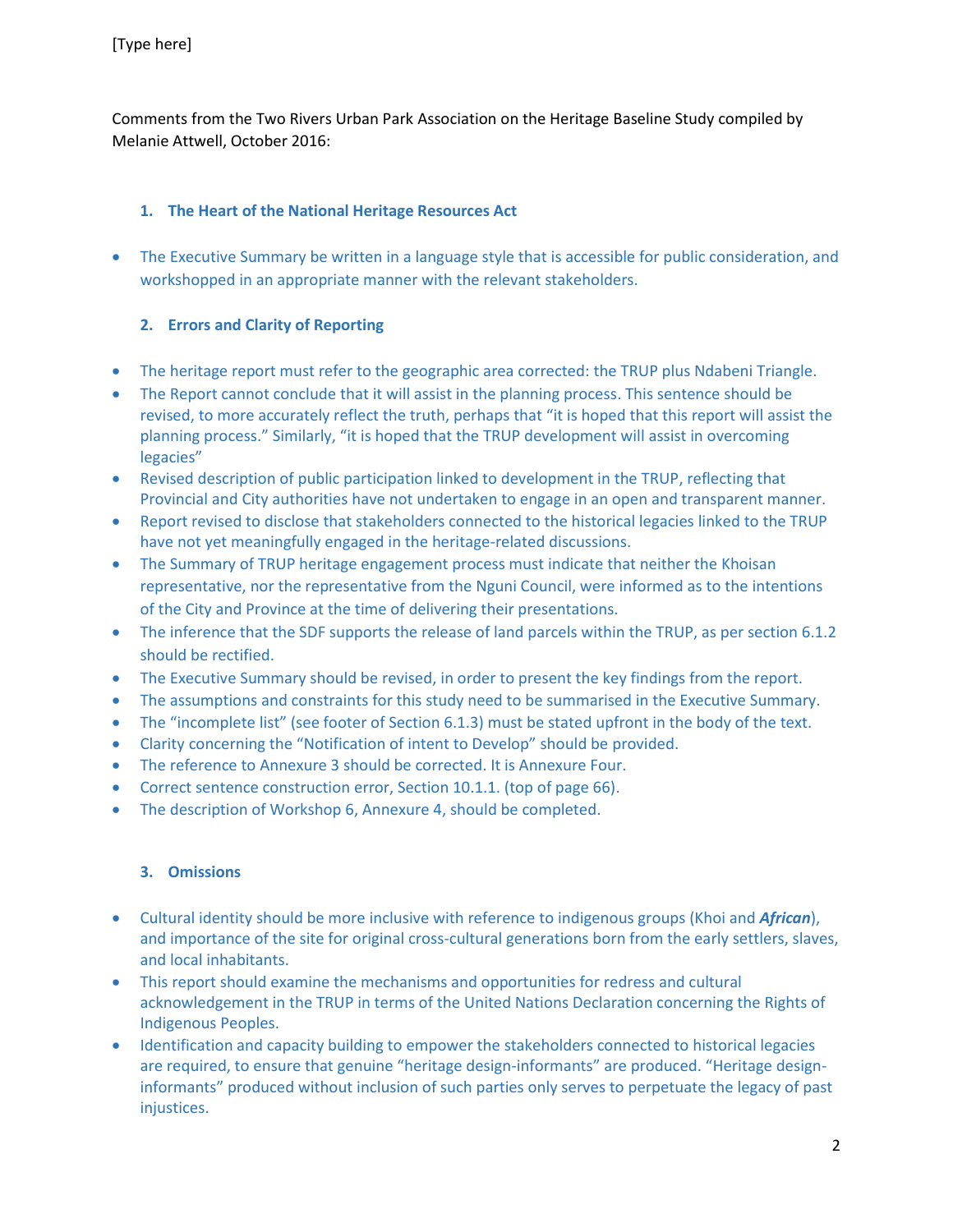Given that a significant number of stakeholders would be willing to support one of the key findings from this report, notably as per Section 8.2 (page 49), that "**the entire TRUP site itself could be regarded as being of outstanding historical, symbolic scenic and amenity value, or a Grade 2 site**" (page 49), it is disturbing that stakeholders are not being provided with an opportunity to present their case. (Note that this case was articulated in the first few SUN facilitated public meetings, and again in the River Club Scoping Process, but appears to being ignored by the authorities, as they move ahead with "their" vision for the TRUP).

This Heritage Baseline Study has provided an abundance of evidence to support the proposal that the TRUP be developed as a landscape that facilitates healing, learning and restoration for all South Africans.

A museum embedded amongst more than twenty multi-story commercial, residential and retail buildings as per the River Club re-development proposal for example, cannot, based on this Report, be seen to uphold the unique and rich South African heritage, well documented in this baseline study.

We sincerely thank Mammon & Associates for extending the review and commenting deadline for this baseline study, and look forward to continuing to engage with all parties committed to the vision of the Western Cape "Better Together".

Sincerely

Hudson McComb (TRUP Association Chair)

Committee Members: Hudson McComb; Edward Tilanus;Louise Badenhorst; Kyran Wright; Jean Ramsay; Pauline McConney; Rose Rau; John Holmes; Marc Turok. NPO Reg. no. 28-226 NPO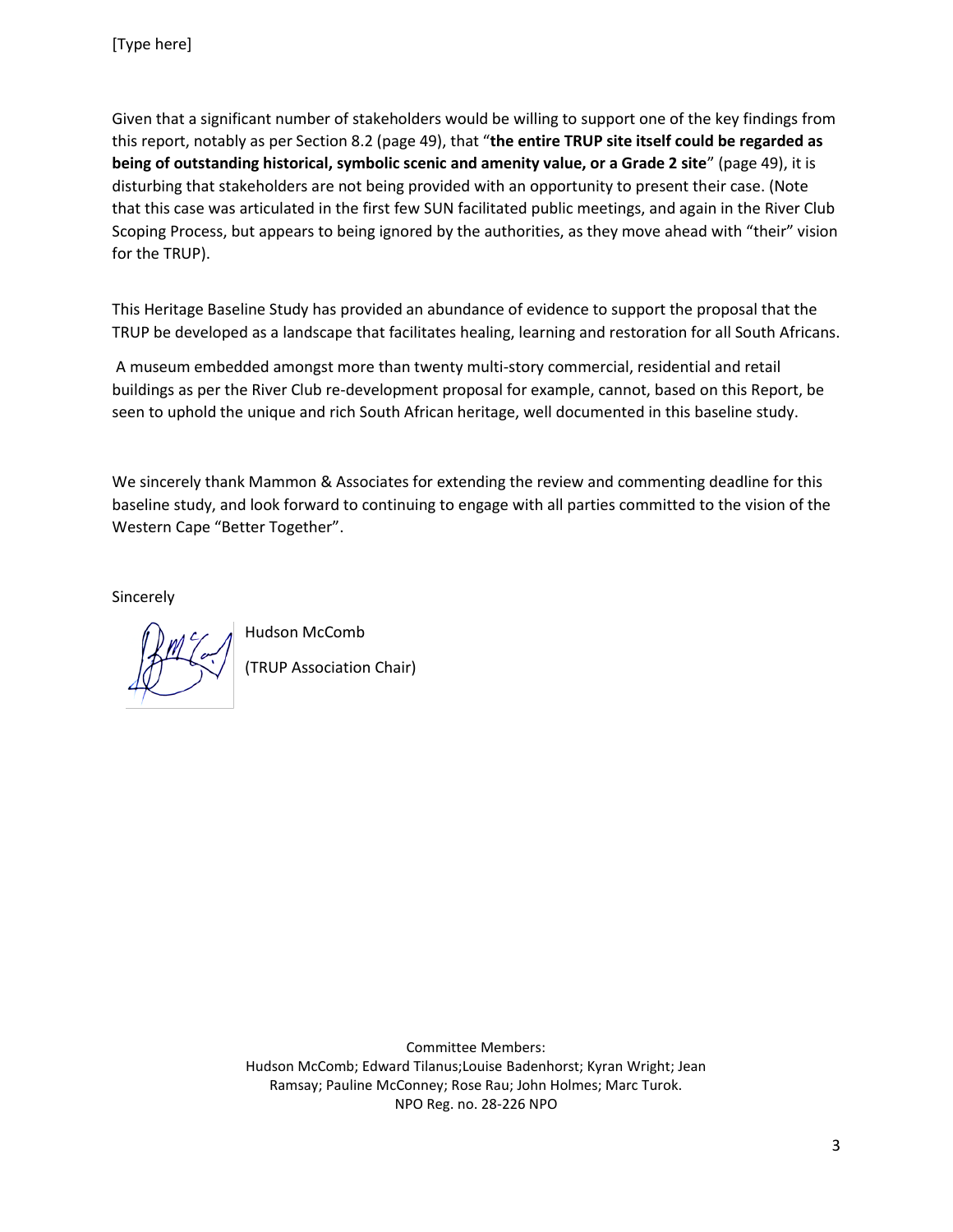# A. The heart of the National Heritage Resources Act

The National Heritage Resources Act has, as its heart, the recognition that heritage has the potential to:

- o Affirm diverse cultures
- o Facilitate healing and material and symbolic restitution
- o Promotes research into oral traditions and customs
- o Help us define our cultural identity.

As such, there is concern that conclusions reached in this report, and the absence of practical outworking of the findings of this report, undermine the heart of what Heritage resource conservation is all about.

To reach the conclusion for example, that "future planning for the TRUP site will assist in overcoming the legacies of apartheid planning barriers…" in the Executive Summary (paragraph five) is misleading, and might suggest that the author is not independent (as per her "Statement of Independence" preceding the List of Figures in the Report), but biased in favour of some "future view" that she is aware of.

It might be argued for example, that development presently proposed for the River Club and Vaarschedrift, and supported by the City Planning department, entrenches apartheid planning, with expensive development techniques in order to mitigate against poor bearing capacity and elevation of the floodplain above the 1:100 year flood line.

The "independence" of the author might questioned, as biased towards a "future view" that the author is personally aware of.

### **1. Production of an Executive Summary which is accessible for the public**

The heart of the NHRA might arguably call for the Executive Summary to be written in a language style that is accessible for public consideration, and workshopped in an appropriate manner with the relevant stakeholders.

Describing "The purpose of the study is to place the heritage component within the planning framework and to fulfil the requirements of HWC in terms of S 389\*) and S 38(3)" does not provide the average reader with any understanding as to the purpose of the study.

An alternative more readable version might be written as "The purpose of the study is to provide a broad overarching baseline study that provides a framework for future heritage studies". As such, it:

- Provides the site in its social, heritage, physical and planning contexts;
- Identifies, maps and assesses sites of cultural significance at a "broad brush" level, with the assumption that, as smaller pieces of land are developed, more detailed Heritage Impact Assessments are undertaken<sup>1</sup>;
- Provides heritage related design informants at a broad level; and

 $\overline{\phantom{a}}$ 

 $1$  Page 28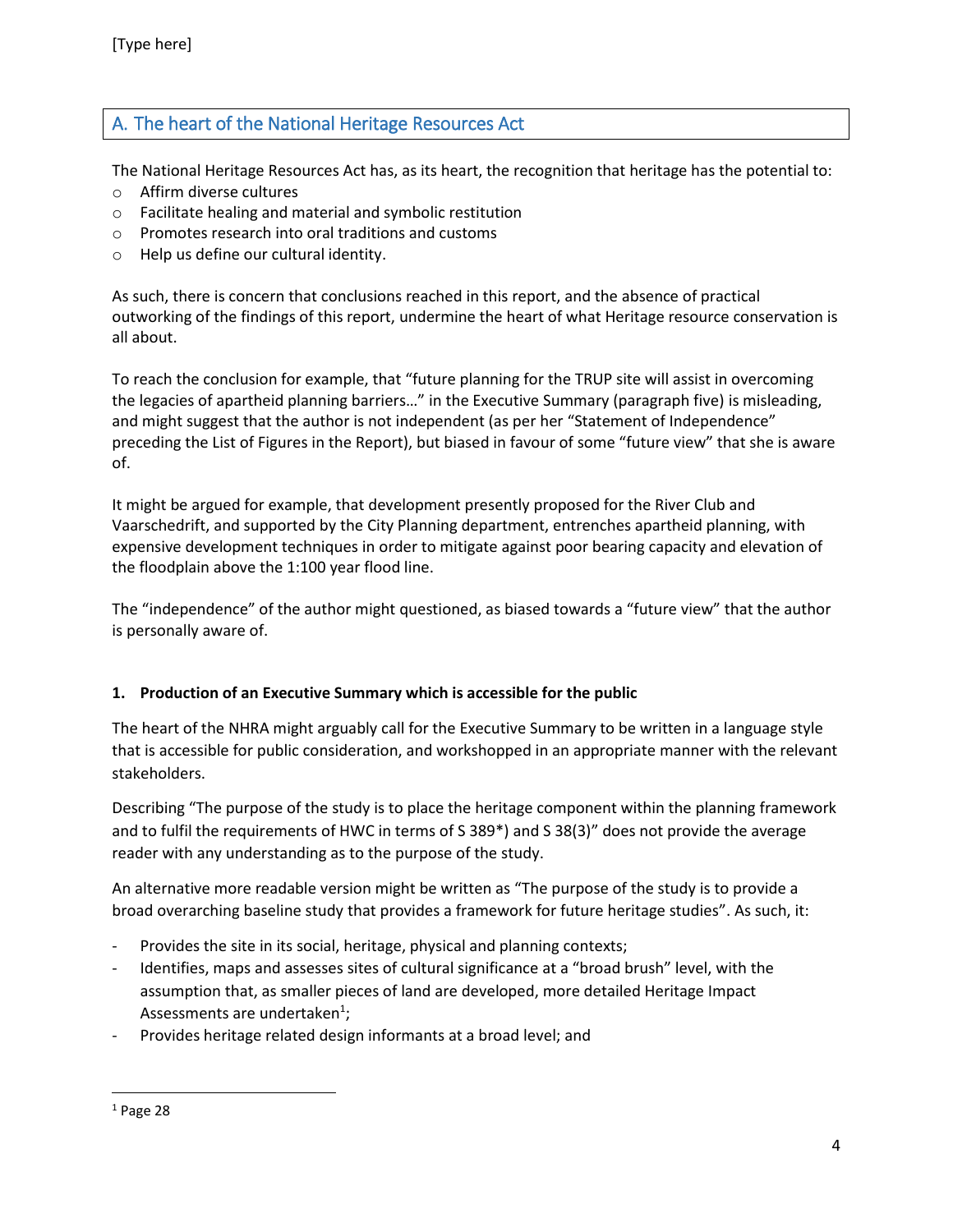### [Type here]

- Introduces the full consultation and stakeholder feedback process linked to heritage considerations within the development processes within the TRUP.

**As per the City of Cape Town's IMEP Cultural Heritage Strategy, which "encourages partnerships between itself and the communities and organizations of Cape Town for more effective heritage management", and the intent of the NHRA, it is proposed that the Executive Summary (upon revision) be written in a language style that is accessible for public readership, and workshopped accordingly.**

# B. Errors and Clarity of reporting

#### **2. Inaccurate reference to the "TRUP"**

The Executive Summary and remainder of the report refers to the TRUP Park as including the Ndabeni Triangle (Two Rivers Urban Park Cape Town Baseline Heritage Study, Executive Summary Paragraph 1).

The TRUP is defined in Figure 2 of the T*wo Rivers Urban Park Contextual Framework and Phase 1 Environmental Management Plan, Final Report (2003)* as presented in the figure below.

*The heritage report should therefore indicate in the Executive Summary that it has researched the TRUP, as well as the Ndabeni Triangle. It is the TRUP plus the Ndabeni Triangle*.



The Terms of Reference for the Provincial Tender "*Provision of Professional Services to undertake Urban Planning, Landscape Architecture, Engineering, Environmental and Heritage Studies for the Two Rivers Urban Park (TRUP) Project, Cape Town s174/14*" *incorrectly* redefines the TRUP to include the Ndabeni Triangle. This continues to provide ongoing confusion amongst government officials and stakeholders. It is disappointing that the consultants, Mammon & Associates, who were awarded the provincial tender, have not undertaken to rectify this error. As such, it is not surprising that "specialists" and civil society incorrectly define the TRUP.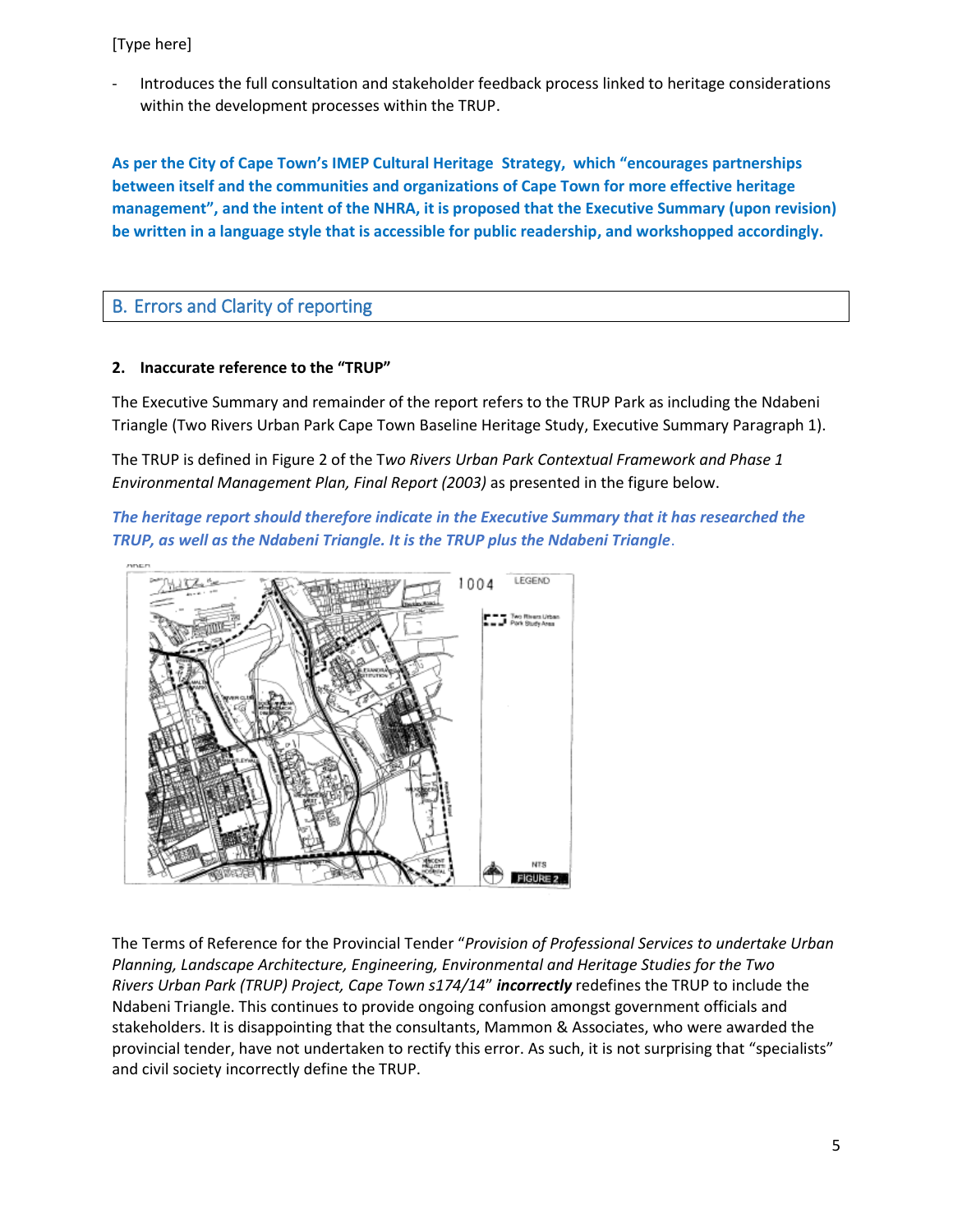# **3. Misleading and presumptuous to suggest that this report will "assist in the planning process"**

The report "concludes that the requirements of the Study to assist in the planning process by the identification and assessment of heritage resources and the provision of heritage-related Design informants have been met."

Whilst information has been carefully researched and documented, without its contents (most notably the "heritage-related Design informants") being adopted, and informing the decision-making of the planning team, the Study is reduced to simply an excellent piece of research.

As such, it is not possible to conclude that "the requirements of the study to assist in the planning process have been met".

**The Report cannot conclude that it will assist in the planning process. This sentence should be revised, to more accurately reflect the truth, perhaps that "it is hoped that this report will assist the planning process."**

# **4. Impossible to predict that "future planning for the TRUP site will assist in overcoming the legacies of apartheid planning barriers…"**

It is impossible for this report to predict the future, concluding in the Executive Summary (paragraph five) that "future planning for the TRUP site will assist in overcoming the legacies of apartheid planning barriers and separation and link previously separated parts of the City". Given that the future planning still lies "in the future", it is impossible to reach this conclusion.

**The suggestion that "the future outcome of the TRUP development will assist in overcoming the legacies of apartheid planning" should be revised to more accurately reflect the unknown regarding the future of the TRUP.** 

### **5. Incorrect description of relationships between the public and government authorities**

The report suggests that there has been an ongoing supportive relationship between the Provincial and City authorities and stakeholders (including the TRUP Association), since the inception of the TRUP. This is not correct. Whilst there was initial support for the TRUP by the City, there was an increasing withdrawal of support from the City, concerning implementation of the vision and plans captured in the Two Rivers Urban Park Conceptual Framework (2003), in the years that followed.

The authenticity of the current public participation process undertaken on behalf of the Province and City, by SUN Development, may be questioned, as there is concern that SUN Development have been forced into the role of a "go-between" between stakeholders and the Client (Province and City). Requests for representation of the TRUP Association on a Provincial- City TRUP body/steering committee (letter to Tamsin Faragher, 29 February 2016), was denied, despite apparent willingness as was stated at Workshop 1, held 25 February 2016.

The disconnect between stakeholders and officials raises questions concerning good governance and accountability, when it excludes stakeholders from information sessions such as described in this report, of the workshop for provincial and city officials alone, "CoCT-WCG Workshop 2" (Annexure 4, page 2), planned to take place in the future.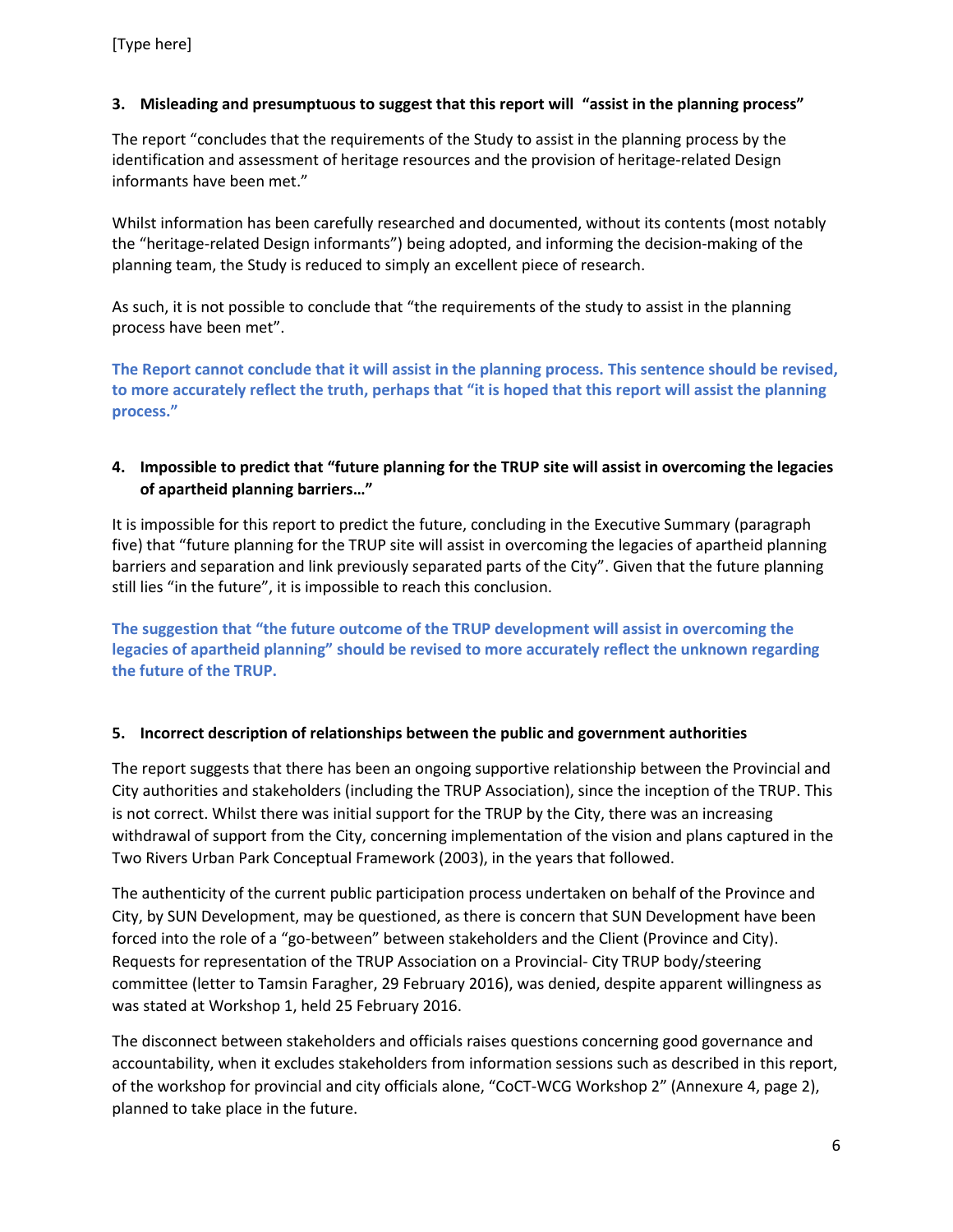**The description of public participation linked to development in the TRUP since 2015 should be revised to indicate that the Provincial and City authorities have not undertaken to engage in an open and transparent manner with neither the TRUP Association, nor other stakeholder groups.**

# **6. Inputs from "TRUP heritage engagement"**

The discussion of "TRUP heritage engagement" (Section 9.4.3) failed to disclose that neither the Khoisan representative, nor the representative from the Nguni Council, were informed as to the nature and intent of the Province and City, (mixed use high density development within the TRUP), at the time when they delivered their presentations. The discussion referring to their "feedback" (section 9.4.3), is therefore questionable.

**The Summary of TRUP heritage engagement process must indicate that neither the Khoisan representative, nor the representative from the Nguni Council, were informed as to the intentions of the City and Province, for mixed use, high density development within the TRUP, at the time of their presentations.** 

# **7. Inference from the Spatial Development Framework City (SDF) of Cape Town (2012).**

Whilst the role of the SDF has been identified in Section 6.1.2 (page 29) as requiring "protection of its natural assets", and for the TRUP, recognising it as a "high order destination place or a well-known public space which is of value in the unique identity of Cape Town", it cannot be concluded that "This may be done through the release of land parcels… as key opportunities in growing cities".

Infact, given the *high order destination*(as noted in the SDF), *the unique nature of the TRUP* (Annexure Two of this Report), and *its "high heritage significance*" (concluding point in the Executive Summary) with the "*unique identity*" (as noted in the SDF) of not only Cape Town, but all South Africans, the conclusion that the area comprising the TRUP should be protected from rapid "priority release" of land parcels, as presently being supported and fast-tracked by the City of Cape Town and Provincial Government, might more easily be concluded!

Further, given that City of Cape Town policy to "ensure that the *cultural landscape* is protected and managed as an integral part of development and environmental planning" (Section 6.2.1), it would be thought essential that the entire TRUP *landscape* be understood, contested and resolved, in terms of its heritage value, ahead of fast-tracked "priority release" of isolated parcels of land.

**This report cannot conclude that the SDF supports the release of land parcels within the TRUP as key opportunities in growing cities. The inference towards such a conclusion, as per section 6.1.2 should be rectified.** 

### **8. Placing key findings and conclusions in the Executive Summary**

The Executive Summary should highlight the key findings and conclusions. A large amount of information currently presented in the Executive Summary, is not a summary of the report's findings. As such, the Executive Summary fails to summarise the report, and should be revised accordingly.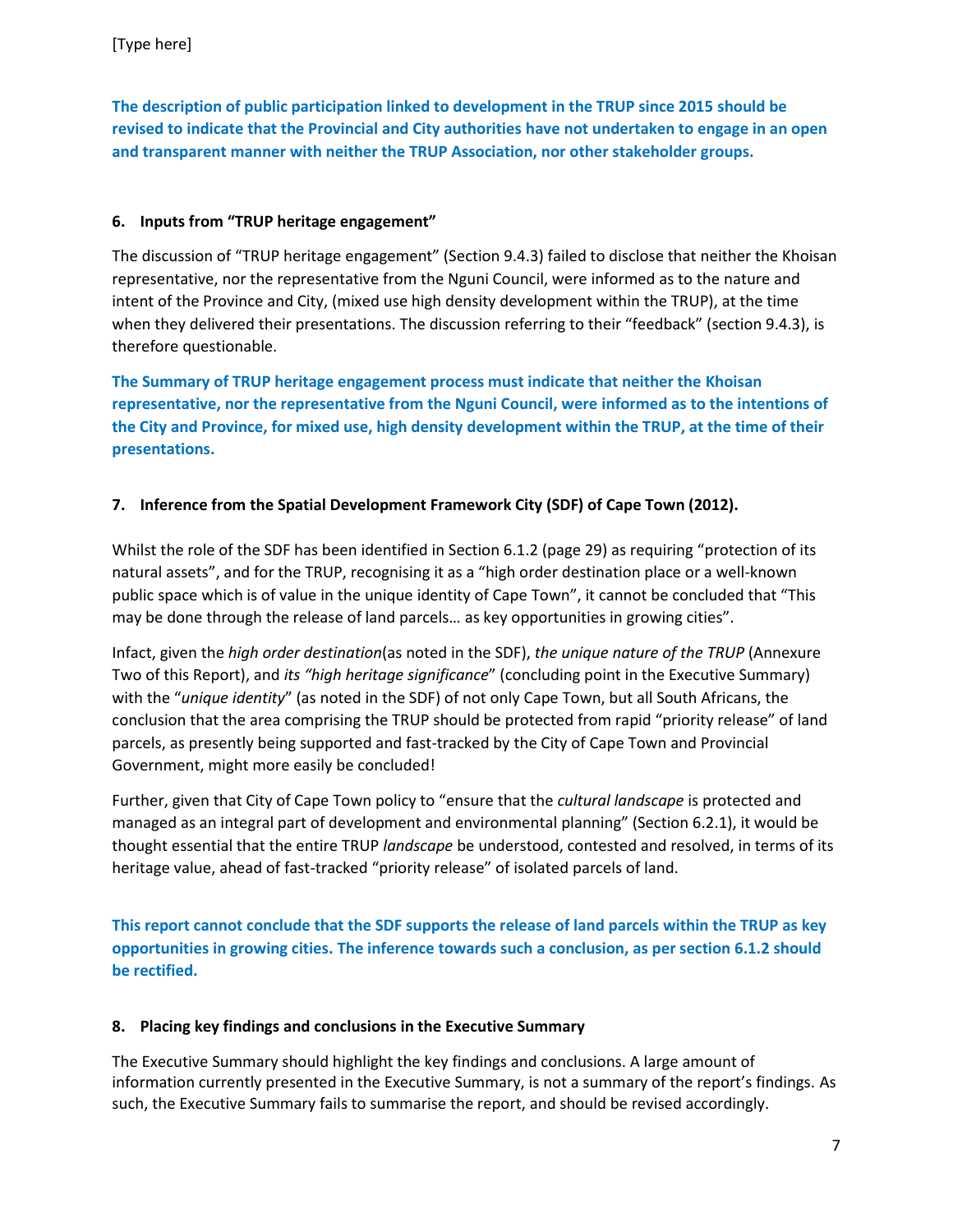The only findings presented in the Executive Summary are as follows:

- …the TRUP site is complex and multi-layered, with many sites of heritage significance, with links to intangible heritage and memory. It is of significance in terms of tangible heritage resources and also to contemporary amenity groups and people with strong historical and cultural associations with the site.
- That the heritage sites and sites of memory exist at a variety of scales of objects of significance to entire landscapes of intangible value.
- The site is important in the pre-colonial and early colonial history of the Cape and has high heritage significance.

**The Executive Summary fails to summarise the report. The Executive Summary should be revised, in order to present the key findings from the report.**

#### **9. Limitations for the study**

The assumptions and constraints for this study need to be summarised in the Executive Summary, as they are key to understanding the validity, reliability and integrity of the findings.

**The assumptions and constraints for this study need to be summarised in the Executive Summary.** 

#### **10. Incomplete list**

To have a footnote that advises the reader that "this is an incomplete list", is irresponsible writing. For the reader to be aware that the list is "incomplete", is of critical importance!

The sentence to which this refers (Section 6.1.3) is as follows "Three Provincial Heritage Sites are identified within the TRUP site – Valkenburg Hospital, the Nieuwe Molen at the Alexandra Institute and the Valkenburg Manor House". This fact that this list is incomplete must be stated upfront in the body of the text.

**The "incomplete list" referred to via the footer of Section 6.1.3 must be stated upfront in the body of the text.**

#### **11. Notification of Intent to Develop**

The Report is unclear in terms of describing whome is responsible for the "Notification of Intent to Develop", what the nature of these intentions are, and to whome it was "submitted on 18th July", as per paragraph three of the Introduction. This should be more clearly articulated, to ensure transparency and good governance.

**Clarity concerning** *who* **submitted the "Notification of intent to Develop",** *what* **exactly these intentions are, and** *to whome* **this notice was submitted should be more clearly articulated, to ensure transparency and good governance.**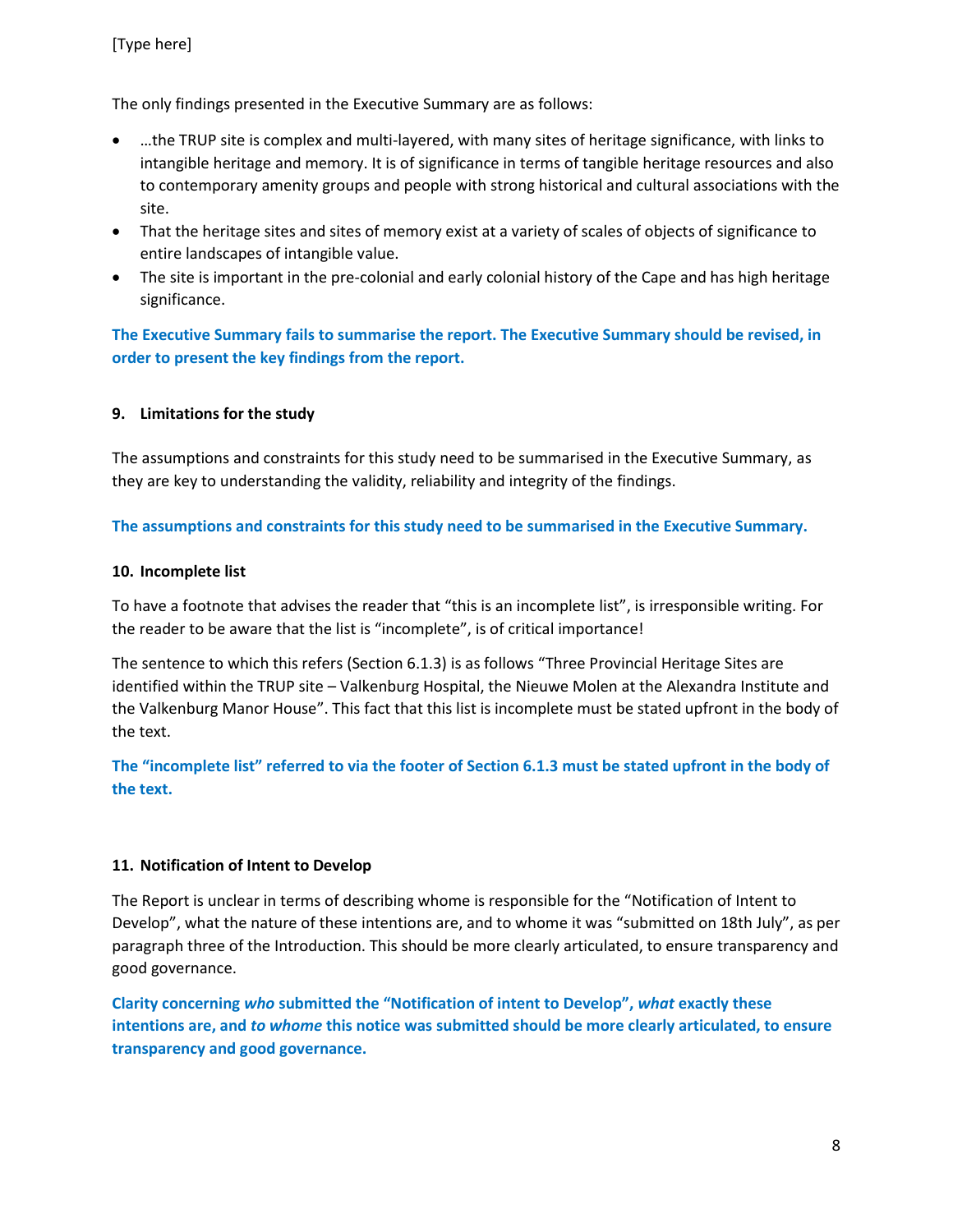### **12. Incorrect reference to Annexure 3**

"A diagram of ownership is attached as **Annexure Four**" (second paragraph, page 2), is incorrect. It is a Table, and referred to as Annexure Three. A map identifying erf numbers would have made this a more informative Annexure, and be a welcome addition to this report.

**The reference to Annexure 3 should be corrected. It is Annexure Four.**

#### **13. Sentence construction error**

The sentence in Section 10.1.1 (top of page 66), should be corrected. It presently reads as follows:"Where wind was necessary for energy, early milling facilities were placed and the crests of the."

**Correct sentence construction error, Section 10.1.1.**

#### 14. **Annexure Four: incomplete sentence**

The description of Workshop 6, should be completed. Presently it reads: "Workshop 6 - 28 May 2016: Walkabout on the TRUP site, along the Liesbeek and at the SA Astronomic Observatory and the surrounding wetland, accompanied by"

**The description of Workshop 6, Annexure 4, should be completed.**

# C. Omissions

#### **15. More inclusive reference to Cultural Identity**

Section 2.16 (page 18) refers to the important connection between the TRUP and the cultural identity of the "First Nation". This should extend to include other African groups also contesting for the land.

Given that this land was also the location for the first cross-cultural generations between not only indigenous inhabitants (African and Khoi), but also slaves and European settlers, it might be reasonable to link this landscape to the broader group of humanity who eventually all became "South African". To narrow the importance of the landscape to the First Nation group alone is limiting, and incorrect.

**More inclusive reference to indigenous groups (Khoi and** *African***), and consideration of original crosscultural generations born from the early settlers, slaves, and local inhabitants.**

# **16. The United Nations Resolution: United Nations Declaration 61/295 concerning the Rights of Indigenous Peoples.**

The report notes that "the United Nations Resolution should be examined to explore mechanisms and opportunities for redress and cultural acknowledgement in the TRUP" (Section 6.3.1). The report is unclear however, why this has not been undertaken as part of this study.